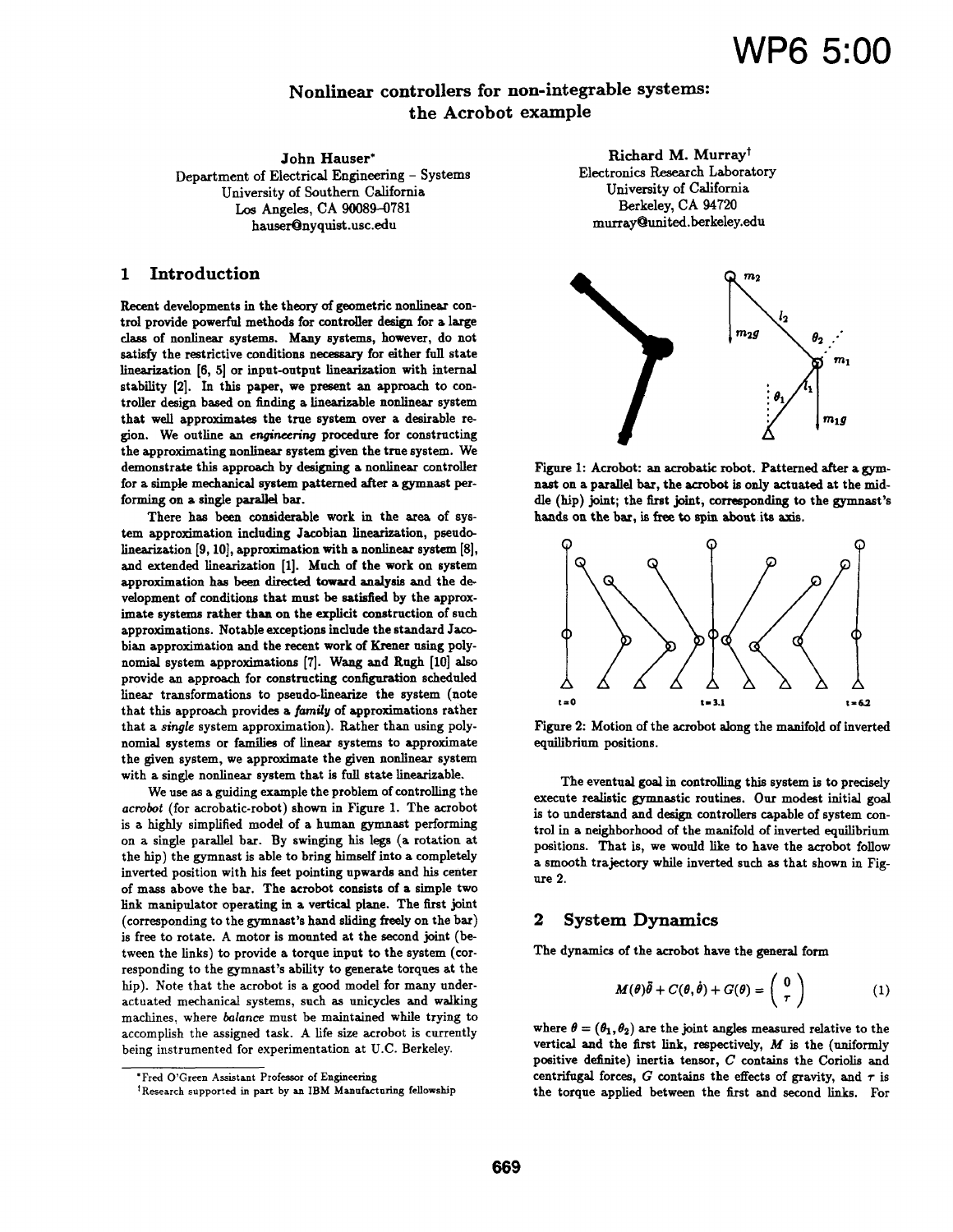simplicity of presentation, we will consider an acrobot with specific (and somewhat unrealistic) parameters. Modeling the acrobot as in Figure 1 with  $m_1 = m_2 = 8$ ,  $l_1 = 1/2$ ,  $l_2 = 1$ , and  $g = 10$ , the quantities in  $(1)$  are given by

$$
M(\theta) = \begin{bmatrix} 12 + 8 \cos \theta_2 & 8 + 4 \cos \theta_2 \\ 8 + 4 \cos \theta_2 & 8 \end{bmatrix}
$$
  
\n
$$
C(\theta, \dot{\theta}) = \begin{bmatrix} -4\dot{\theta}_2(2\dot{\theta}_1 + \dot{\theta}_2) \sin \theta_2 \\ 4\dot{\theta}_1^2 \sin \theta_2 \\ 4\dot{\theta}_1^2 \sin \theta_2 \end{bmatrix}
$$
 (2)  
\n
$$
G(\theta) = \begin{bmatrix} -80(\sin \theta_1 + \sin(\theta_1 + \theta_2)) \\ -80 \sin(\theta_1 + \theta_2) \end{bmatrix}
$$

Note that, due to the presence of rotary joints, these dynamics are highly nonlinear and contain important trigonometric terms.

As noted above, we are interested in controlling the acrobot in the neighborhood of the manifold of inverted equilibrium points. This manifold can be parameterized by  $\theta_2$ . Physically, the acrobot will be in equilibrium whenever the center of mass of the system is directly above the first joint. Indeed, if we choose  $x_1 = \theta_2$  and  $x_2 = \theta_1 + \theta_2/2$  and set  $x_3 = \dot{x}_1$ ,  $z_4 = \dot{z}_2$ , the equilibrium manifold will consist of points of the form  $(x_1,0,0,0)$  with  $x_1 \in (-\pi,pi)$ . The fact that this balancing set of coordinates is a *linear* transformation of the natural coordinates is due specifically to the the special choice of parameters given above-almost any other choice will require a complicated nonlinear transformation.

Using the balancing coordinates and defining  $u := r$ , we may write (1) in the form

$$
\dot{x} = f(x) + g(x)u . \qquad (3)
$$

As a tedious calculation verifies, the linearized system is completely controllable at any equilibrium point for  $x_1 = \theta_2 \in$  $(-\pi,\pi)$  and can therefore be controlled locally using a linear state feedback controller. By using noaliaear control techniques we attempt to improve on the performance of the linear compensator.

# 3 Approximate Integration of the System

Given the objective of controlling the acrobot in the neighborhood of the equilibrium manifold, we consider first the possibility of exactly linearizing the system from input to state (6, 5]. Since the acrobot is controllable through its linearization at inverted equilibrium points with  $\theta_2 \in (-\pi, \pi)$ , the system can be (locally) linearized if and only if the distribution

$$
\Delta = \text{span} \left\{ g \text{ } \text{ad}_f g \text{ } \text{ad}_f^2 g \right\} \qquad (4)
$$

can be completely integrated. The expression  $ad_f^2g$  is the iterated Lie bracket  $[f, \cdots [f, g]]$ . We know by the Frobenius Theorem that this cannot be accomplished since, for the acrobot,  $\Delta$  is not involutive. Failing this, we take an *engineering* approach and try to approximately integrate  $\Delta$ . That is, we seek vector fields  $\tilde{f}$  and  $\tilde{g}$ , close to  $f$  and  $g$ , and a function  $\tilde{h}$ such that

$$
\frac{\partial \tilde{h}}{\partial x} \left[ \tilde{g} \quad ad_{\tilde{f}} \tilde{g} \quad ad_{\tilde{f}}^2 \tilde{g} \right] = 0. \tag{5}
$$

As is usual in approximation, we require that the approximate vector fields agree with the original vector fields up to higher order terms in  $x$ . Furthermore, we require that this higher order property be satisfied around each point on the equilibrium

manifold. With this additional requirement, we expect the eventual closed loop system to behave in a reasonable manner in a neighborhood of the equilibrium manifold rather than only in a neighborhood of a single equilibrium point.

Note that a function  $\tilde{h}(\cdot)$  satisfying (5) can be thought of as an output that effectively gives the system a relative degree of four. More importantly, the functions  $\tilde{h}$ ,  $L_{\tilde{f}}\tilde{h}$ ,  $L_{\tilde{f}}^2\tilde{h}$ ,  $L_{\tilde{f}}^3\tilde{h}$  define a coordinate change that, along with a state feedback, will put the true system into an approximate Brunovsky canonical form (i.e., a chain of integrators). This is, perhaps, the simplest way to express the constraint that the system follow the given differential equation. By forcing the system to follow a desired output, we can effectively steer the system through the state space.

To find a suitable output function  $\tilde{h}$ , we first note that every system approximation satisfying the higher order property (uniformly on the equilibrium manifold) must be tangent to the Jacobian approximation at each equilibrium point. If  $x_2 = x_3 = x_4 = 0$  on the equilibrium manifold, then the system matrices of the Jacobian linearization (parameterized by  $x_1$ ) are given by

$$
A(x_1) = Df(x) + \mathbf{u}_e(x_1)Dg(x)|_{x=(x_1,0,\ldots,0)}
$$
  

$$
b(x_1) = g(x)|_{x=(x_1,0,0,0)}
$$
 (6)

where  $u_{\epsilon}(x_1)$  is such that  $f(x)+g(x)u_{\epsilon}(x_1)=0$  for each equilibrium point  $x = (x_1, 0, 0, 0)$ . Candidate functions  $\bar{h}(x)$  must therefore satisfy the linearized version of (5), namely,

$$
c(x_1)\left[b(x_1) A(x_1)b(x_1) A(x_1)^2b(x_1)\right] = 0 \qquad (7)
$$

where  $c(x_1) = \frac{\partial \mathbf{A}}{\partial x}(x)|_{x=(x_1,0,0,0)}$ . Note that only the direction of  $c(x_1)$  is fixed, the magnitude can be chosen at will and can have a significant affect on the resulting approximation.

For the acrobot with the parameters given,  $c(x_1)$  is given by

$$
c(x_1) = \begin{bmatrix} 1 & 6 + 4\cos x_1 & 0 & 0 \end{bmatrix}.
$$
 (8)

Therefore, one of many possible output functions for this system is given by

$$
\tilde{h}(x) = x_1 + (6 + 4 \cos x_1)x_2 \tag{9}
$$

It is interesting to note that any function  $\bar{h}(x)$  with differential  $c(x)$  satisfying (7) and having full rank at each point on the equilibrium manifold actually parameterizes the equilibrium manifold [3]. That is,  $\tilde{h}(x^1) \neq \tilde{h}(x^2)$  for equilibrium points  $x^1$ ,  $x^2$  where the system is controllable.

With  $h(\cdot)$  in hand, we take the approach introduced in (4) and proceed to approximately input-output linearize the acrobot system using this output function. Basically, one constructs a nonlinear change of coordinates  $\Phi(x)$  so that the system expressed in the new coordinates  $\xi = \Phi(x)$  looks like a. chain of integrators perturbed by higher order terms in  $x$  and u. The nonlinear system approximation is then found by neglecting the higher order terms and expressing the resulting system in the original coordinates.

In this case, we are careful to make this approximation uniform with respect to the equilibrium manifold. Since we have initially transformed the system so that each point on the equilibrium manifold is such that  $x_2 = x_3 = x_4 = 0$ , we can easily discard terms that are uniformly higher order.

The procedure is constructive in that each  $\phi_i(\cdot)$  is selected to match  $L_f \phi_{i-1}$  to higher order terms. That is,

$$
\phi_{i+1} = L_f \phi_i - \psi_i^1(x) \qquad (10)
$$